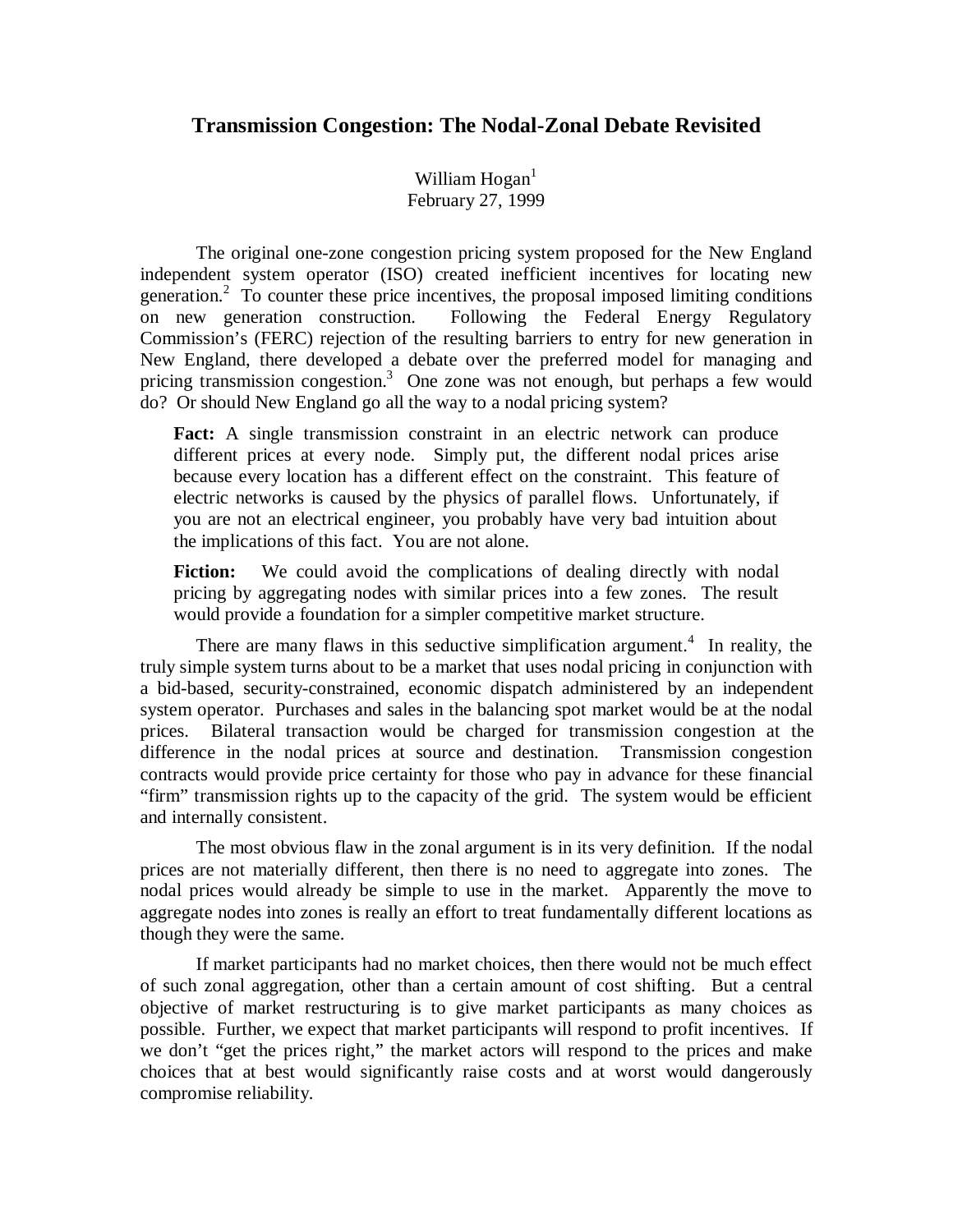There are many ways that things can go wrong. In the Pennsylvania-New Jersey-Maryland Interconnection (PJM), the 1997 experiment with a zonal pricing system collapsed as soon as the system became constrained. Responding to the incentives of zonal pricing, generators self-scheduled themselves to run rather than respect the transmission constraints. To protect reliability, the system operator had to suspend the market and essentially revert to command-and-control procedures whenever the system became constrained. Happily, in 1998 PJM replaced the zonal approach with nodal pricing and eliminated the artificial incentives to game the security constraints. The nodal pricing system is working well, supporting rather than undermining reliability.

In Australia, a zonal pricing system has greatly complicated the ability to offer transmission rights that match the real capability of the system. The same physical laws that govern nodal pricing make it impossible to define a complete set of zonal transmission rights, or to guarantee that generators can always participate in the market. By contrast, with a nodal pricing system such as in New Zealand, point-to-point transmission contracts can be defined in a natural way that is inherently consistent with the pricing regime and the real capacity of the grid. Just such a system of transmission contracts is operational with nodal pricing in PJM, and plays a central role in the recently FERC approved nodal pricing system for the New York ISO.<sup>5</sup> (Note: FERC explicitly objected to a proposed zonal aggregation for loads, calling for any metering changes needed to apply a full nodal pricing system.)

Similar experiences revealing the hidden complications of zonal pricing can be found from England to California, with different ad hoc rules applied to create more and more complex structures to fight against the choices of market participants confronted with administrative prices. Often it is hard to recognize the connections among the isolated ad hoc decisions, or to see the root of the problem in offering choices without getting the prices right. New England is not alone, but it could learn from the mistakes of others.

 The real impact of zonal pricing is to create more administrative rules, poorer incentives for investment, demands to pay generators not to generate power, and proposals to "socialize" the higher costs by using the taxing power of the ISO. This is not the way of a market. It creates more problems than it solves.

 Furthermore, there really are no major complications in implementing nodal pricing, once you look closely at what is required. The fears are misplaced, and the benefits are real and substantial.

Consider some of the arguments:

Is transmission congestion a small problem? No. On close inspection, few systems are really unconstrained. And when the constraints bind, the effects can be very important. Transmission congestion costs can easily exceed generation costs at the margin. The incentive effects have major commercial implications. Before the fact, zonal advocates argued that PJM would consist of at most only a few zones and constraints would be rare. In the event, the PJM market environment saw significant constraints in 15-20% of the hours in the first six months of operation, often under conditions that would be important in capturing commercial profits. And the number of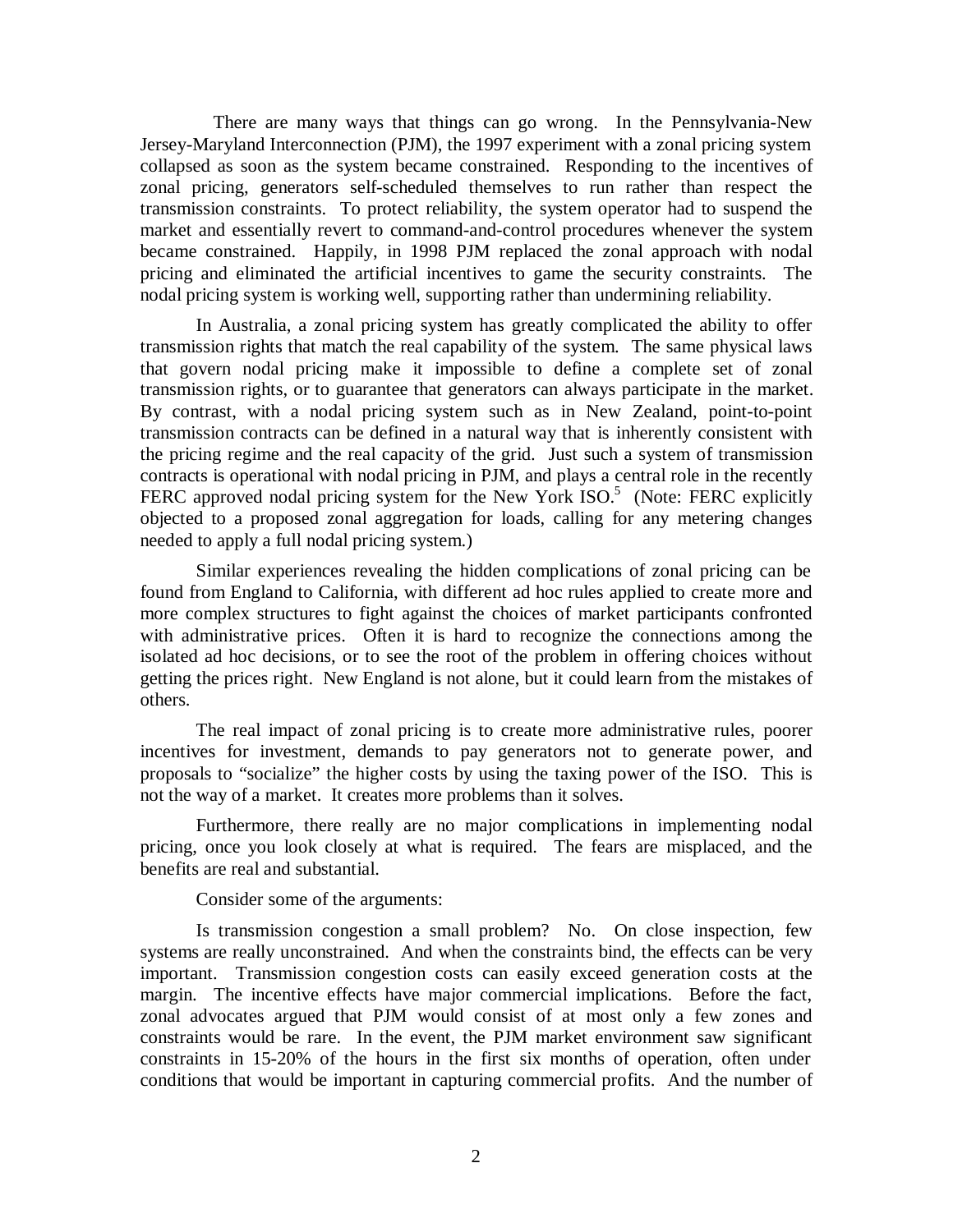zones needed to respect the commercially significant price differences in PJM has been more like one hundred than the promised few.<sup>6</sup> Zonal pricing is not simple.

Are nodal prices produced by a black box? No. Given the dispatch, the prices are easy to calculate, explain and audit. There is ample operational experience to dispel the notion that nodal pricing is too hard. The engineers know how to do it, and have been doing it for years. The nodal prices have always been there; we just haven't used them for market transactions.

Doesn't nodal pricing preclude transmission price certainty? No. To be sure, we do not know in advance what the spot price will be, just like in any market. But those who want transmission price certainty can acquire transmission congestion contracts. And those who do not want to pay in advance for price certainty, and want to rely on the spot market, cannot socialize the costs by making others pay for the congestion they create.

The list of misconceptions about the pricing debate is longer. Given the fundamental underlying differences in marginal costs, it is not so easy to define the zonal price. It is not an easy matter to set or later change the zonal boundaries. The inherent averaging of zonal prices tends to remove incentives for energy efficiency or distributed generation. And so on. Perhaps the most oft-repeated point of confusion has to do with the impact of zonal aggregation on the ability to exercise market power.

Won't zonal aggregation mitigate market power? No. Real elimination of the physical constraints would reduce market power. But administrative aggregation into zones simultaneously increases and obscures market power. Under the zonal approach, favored generators could take advantage of the real physical constraints, but their higher charges would be socialized and averaged over all system users.

Isn't a simpler system possible? Yes. The nodal pricing approach is completely consistent with a hub-and-spoke description of the market. One or more trading hubs can be established. The transmission charge for moving along the spokes, to and from the hub, is just the difference in the locational price and the hub price. This approach captures most of the intended simplification of the zonal model without embracing the hidden defects of aggregation. There is no mystery here. The hub-and-spoke approach is the system now working in PJM.

There is nothing unusual in nodal pricing. It is the natural system that falls out of an analysis of competitive market marginal-cost pricing principles in the context of the physics of the electric network. Nodal pricing does not solve all problems in electric market design, but it turns out to be important in dealing with some of the most intractable problems created by the special nature of the electric grid. If zonal aggregation is commercially attractive, it presents a business opportunity for its advocates and need not be imposed by the ISO. But practical experience and theoretical analysis both support the conclusion that for the independent system operator, nodal pricing is the simplest system that actually works in the context of a market with choices and flexibility.

Get the prices right, and it is much easier to rely on the market.